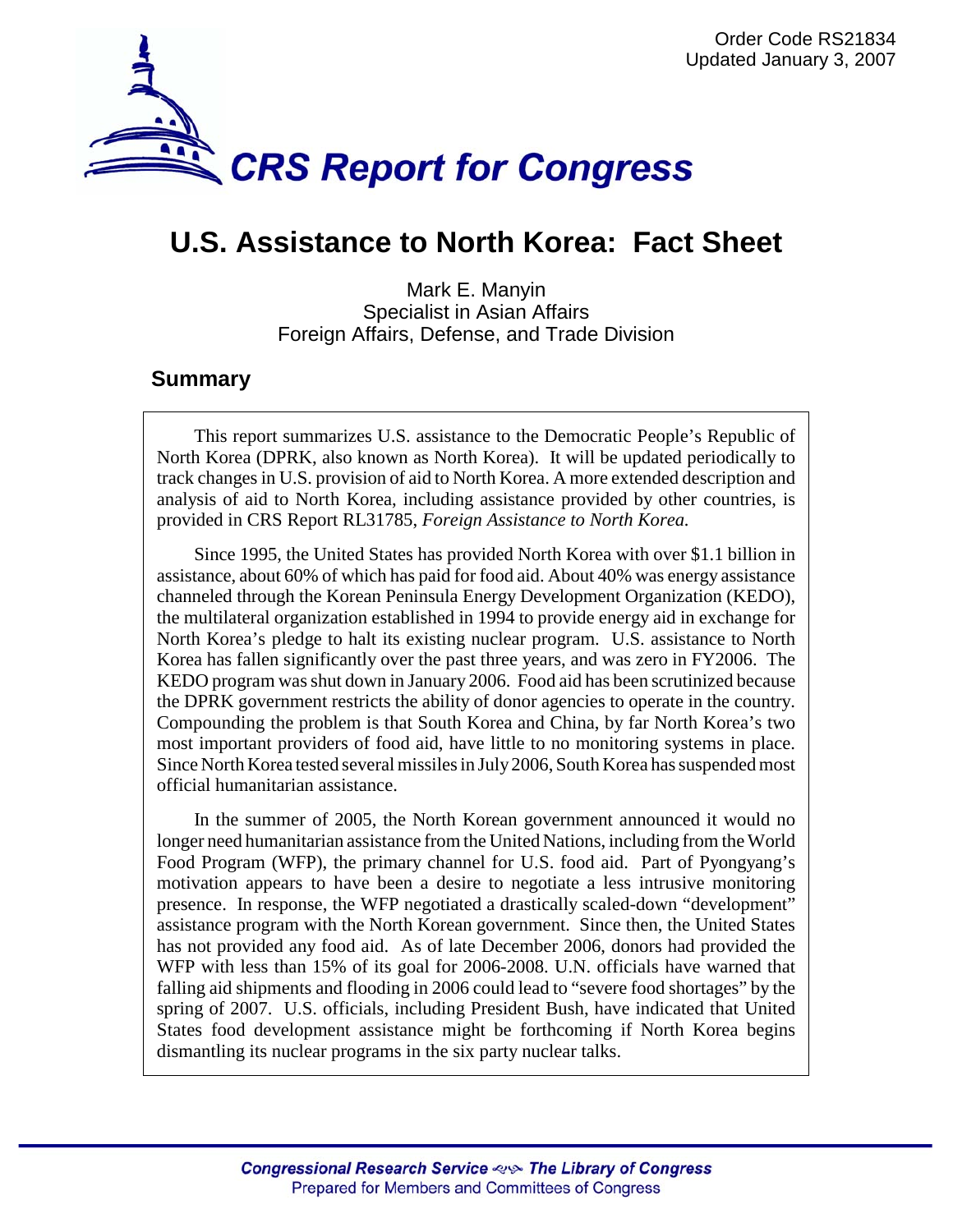| <b>Calendar or</b><br><b>Fiscal</b><br>Year $(FY)$ | Food Aid (per FY)            |                                                  | <b>KEDO</b><br><b>Assistance</b>    | <b>Medical</b><br>Supplies $\&$                 | <b>Total</b> |
|----------------------------------------------------|------------------------------|--------------------------------------------------|-------------------------------------|-------------------------------------------------|--------------|
|                                                    | <b>Metric</b><br><b>Tons</b> | <b>Commodity</b><br><b>Value</b><br>(\$ million) | (per<br>calendar yr;<br>\$ million) | <b>Other</b><br>( <b>per</b> FY;<br>\$ million) | (\$ million) |
| 1995                                               | $\theta$                     | \$0.0                                            | \$9.5                               | \$0.2\$                                         | \$9.7        |
| 1996                                               | 19,500                       | \$8.3                                            | \$22.0                              | \$0.0                                           | \$30.3       |
| 1997                                               | 177,000                      | \$52.4                                           | \$25.0                              | \$5.0                                           | \$82.4       |
| 1998                                               | 200,000                      | \$72.9                                           | \$50.0                              | \$0.0                                           | \$122.9      |
| 1999                                               | 695,194                      | \$222.1                                          | \$65.1                              | \$0.0                                           | \$287.2      |
| 2000                                               | 265,000                      | \$74.3                                           | \$64.4                              | \$0.0                                           | \$138.7      |
| 2001                                               | 350,000                      | \$102.8                                          | \$74.9                              | \$0.0                                           | \$177.6      |
| 2002                                               | 207,000                      | \$82.4                                           | \$90.5                              | \$0.0                                           | \$172.9      |
| 2003                                               | 40,200                       | \$25.5                                           | \$2.3                               | \$0.0                                           | \$27.8       |
| 2004                                               | 110,000                      | \$52.8                                           | \$0.0                               | \$0.1                                           | \$52.9       |
| 2005                                               | 22,800                       | \$7.5                                            |                                     |                                                 | \$7.5        |
| 2006                                               | $\Omega$                     | \$0.0                                            | \$0.0                               | \$0.0                                           | \$0.0        |
| 2007                                               | $\boldsymbol{0}$             | \$0.0                                            | \$0.0                               | \$0.0                                           | \$0.0        |
| <b>Total</b>                                       | 2,086,694                    | \$701.0                                          | \$403.7                             | \$5.3\$                                         | \$1,109.9    |

#### **U.S. Assistance to North Korea, 1995-2005**

**Sources:** Figures for food aid and medical supplies from USAID and US Department of Agriculture; KEDO (Korean Peninsula Energy Development Organization) figures from KEDO.

# **Food Aid1**

Since 1996, the United States has sent just over 2 million metric tons (MT) of food assistance, worth about \$700 million, to help North Korea alleviate chronic, massive food shortages that began in the early 1990s. A severe famine in the mid-1990s killed an estimated 600,000-2 million North Koreans. Over 90% of U.S. food assistance to Pyongyang has been channeled through the U.N. World Food Program (WFP), which has sent over 3.7 million metric tons (MT) of food to the DPRK since 1996. The U.S. is by far the largest cumulative contributor to the WFP's North Korea appeals, though its share of the WFP's annual donations to North Korea has fallen markedly since 2002. U.S. shipments have fallen significantly since then, as have donations from most other contributors to the WFP's North Korea appeals. Assistance provided by the WFP has fallen dramatically since 2001, when over 900,000 MT were shipped, to less than 100,000 MT in 2006. "Donor fatigue" is often cited as the primary reason for the decline, as contributing nations have objected to the North Korean government's continued development of its nuclear and missile programs as well as tightened restrictions on the ability of donor agencies to monitor food shipments to ensure food is received by the neediest. Various sources assert that some — perhaps substantial amounts — of the food

<sup>&</sup>lt;sup>1</sup> Larry Nowels, former CRS Specialist in Foreign Affairs, provided invaluable assistance in preparing this report.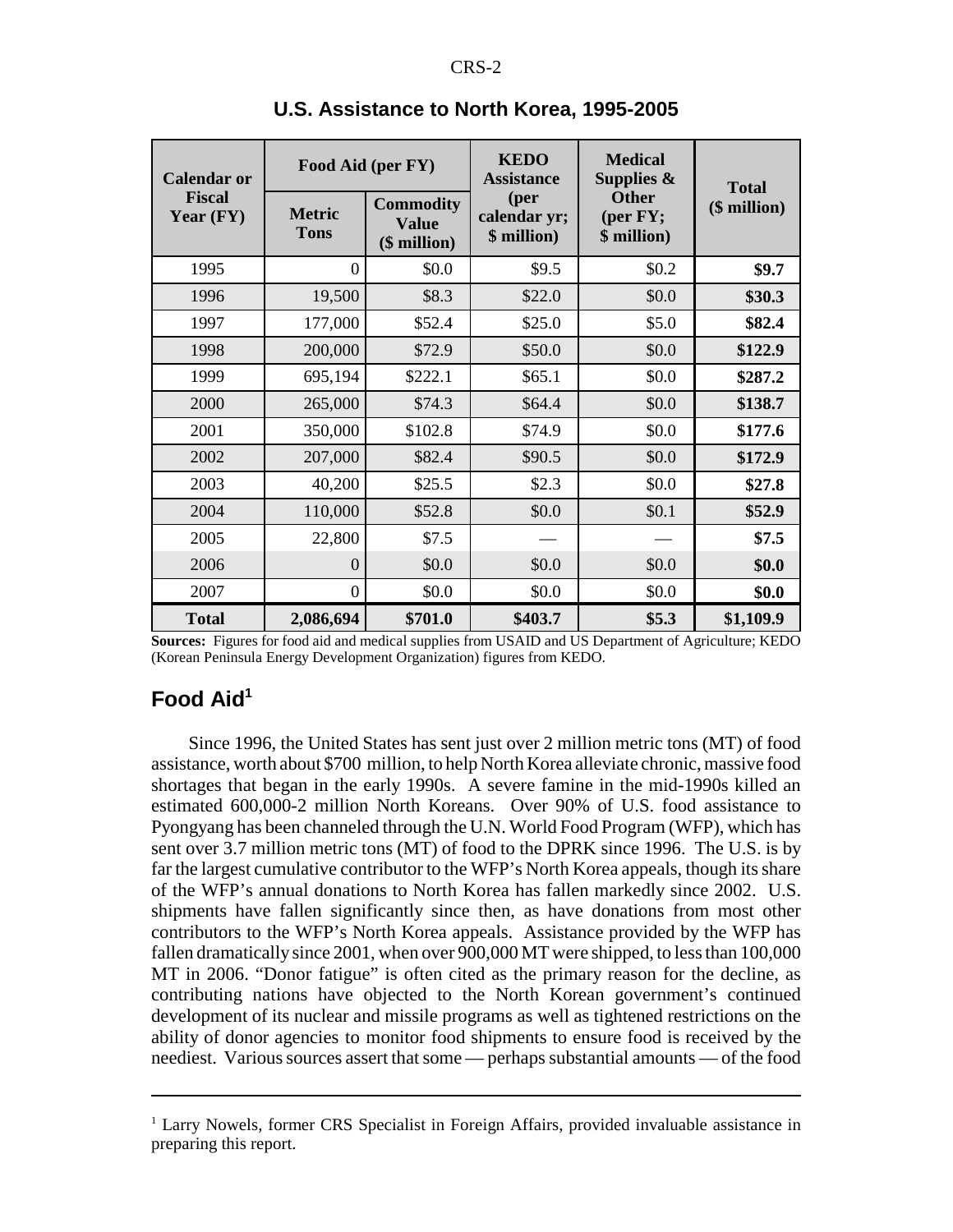assistance going to North Korea is routinely diverted for resale in private markets or other uses.<sup>2</sup> The emergence of other emergency food situations around the globe also has stretched the food aid resources of the United States and other donors.

The WFP has said that although North Korea's domestic food production has stabilized in recent years, the situation appears to have become acute for urban, non-elite North Koreans, particularly industrial workers living in the northern and northeastern provinces that historically have been discriminated against by the communist government in Pyongyang. This situation appears to have been worsened by the steep rise in food prices that followed economic reforms enacted in 2002. U.N. officials have warned that falling aid shipments and flooding in 2006 could lead to "severe food shortages" by the spring of  $2007<sup>3</sup>$ 

**U.S. Food Aid Policy.** U.S. official policy in recent times has de-linked food and humanitarian aid from strategic interests. The Bush Administration has provided North Korea with food assistance despite continued tensions over Pyongyang's nuclear programs. Since June 2002, the Bush Administration officially has linked the level of U.S. food aid to three factors: the need in North Korea, competing needs on U.S. food assistance, and "verifiable progress" in North Korea allowing the humanitarian community improved access and monitoring.4 In practice, some argue that the timing for U.S. pledges sometimes appears to be motivated also by a desire to influence talks over North Korea's nuclear program, and that the linkage between U.S. donations and improvements in North Korea's cooperation with the WFP occasionally has been tenuous.

**Tightened Restrictions in North Korea in 2006.** In August 2005, Pyongyang informed the United Nations that beginning in 2006, it would no longer accept U.N. "humanitarian assistance," but instead would accept "development cooperation."<sup>5</sup> North Korea also asked all resident foreigners from the dozen or so aid NGOs operating in Pyongyang to leave the country. In November 2005, Pyongyang temporarily decided to reject aid from the European Union (EU) after the EU proposed a U.N. resolution on human rights in North Korea. The North Korean government reportedly attributed its decisions to an improved harvest, the decline in WFP food shipments, a desire to end dependence on food assistance, and its unhappiness with the United States and EU's raising the human rights issue.<sup>6</sup>

4 USAID Press Release, June 7, 2002.

<sup>5</sup> "Gist of DPRK Vice Foreign Minister's News Conference," Kyodo Clue II, September 23, 2005, translated by FBIS, JPP20050926004001.

<sup>2</sup> See, for instance, Stephan Haggard and Marcus Noland, *Hunger and Human Rights: The Politics of Famine in North Korea* (Washington, DC: U.S. Committee for Human Rights in North Korea, 2005), in which the authors argue that up to half of the WFP's aid deliveries did not reach their intended recipients.

<sup>&</sup>lt;sup>3</sup> United Nations News Service, "Worsening Food Shortages in DPR Korea Spark Warning from UN Agencies," December 22, 2006.

<sup>&</sup>lt;sup>6</sup> "DPRK Blames US Linking of 'Humanitarian Assistance' With 'Human Rights' in Rejecting Food Aid" *Chosun Ilbo*, September 26, 2005; Gordon Fairclough, "North Korea Wants an End to Food Aid," *The Asian Wall Street Journal*, September 16, 2005. In early September 2005, (continued...)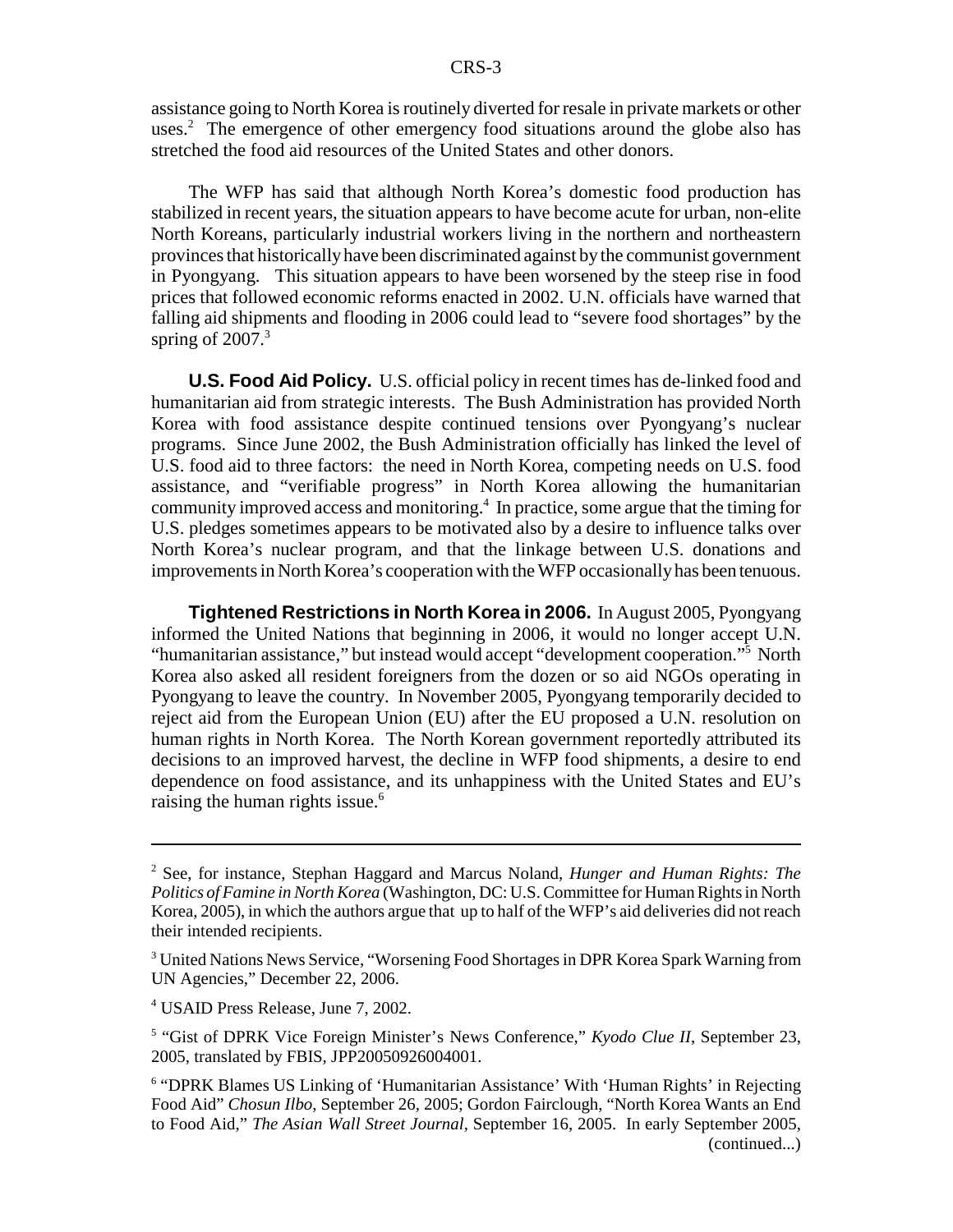Pyongyang's motivation appears have been at least partly designed to increase its leverage in negotiating tighter restrictions on the U.N. and other Western aid groups. North Korea has continued to accept direct food shipments from South Korea and China, and many have accused these countries with undermining the WFP's negotiating leverage with Pyongyang.<sup>7</sup> China, which provides all of its assistance directly to North Korea, is widely believed to have provided even more food than the United States. Since 2001, South Korea has emerged as a major provider of food assistance, perhaps surpassing China in importance in some years. Almost 90% of Seoul's food shipments from 2001- 2005 have been provided bilaterally to Pyongyang. Notably, China apparently does not monitor its food assistance and South Korea only has a small monitoring system; South Korean officials conducted 20 monitoring trips to food distribution centers in 2005, up from 1 in 2000. In contrast, the WFP had a much more intrusive presence in North Korea, with over 40 expatriate staff and six offices around the country conducting thousands of monitoring trips every year. In response to North Korea's test of several missiles in July 2006, South Korea announced a suspension of humanitarian assistance.

**The WFP's Response.** In response to the new policies, the WFP temporarily shut down its operations before renegotiating its program with North Korea and its major donor countries. Pyongyang insisted on tight restrictions and WFP officials reportedly debated among themselves whether to shut down the North Korea program.<sup>8</sup> In the deal, the WFP expatriate staff was cut by 75%, to ten people, all of whom are based in Pyongyang. WFP officials have said their new, scaled-down program would feed 1.9 million people, less than a third of the 6.4 million people the WFP previously had targeted. The goal for WFP's June 2006- May 2008 appeal is 150,000 MT, compared with an annual target of 500,000 MT for its 2005 appeal.<sup>9</sup> The WFP has stated that as of late December 2006, donors had provided about 15% of the \$102 million requested for the two-year North Korea appeal.

*Humanitarian vs. Development Assistance.* North Korea's distinction between humanitarian and development assistance labels could be important. By law and practice, assistance deemed to be "humanitarian" generally is exempted from sanctions. As for "development" ("non-emergency") food aid, U.S. law contains some conditions that could be used by the executive branch or Congress as a justification for reducing or cutting off donations. Since FY2002, over 90% of food aid to North Korea has been provided under Title II of the Agricultural Trade Development and Assistance Act of 1954, as amended (P.L. 83-480, also known as P.L.480), which is administered by USAID. Congress directly appropriates P.L.480, and therefore could, although it rarely

 $6$  (...continued)

newly appointed U.S. Envoy for Human Rights in North Korea reportedly suggested that DPRK's human rights record be made a condition of receiving food aid. Two days later, Secretary of State Condoleezza Rice re-stated U.S. policy of not using food as a weapon. State Department, "Press Briefing in Advance of Trip to the UN General Assembly," September 9, 2005.

<sup>7</sup> Stephan Haggard and Marcus Noland, "Hungry For Human Rights," *Washington Post*, September 28, 2005.

<sup>8</sup> Naoko Aoki, "WFP Ends Initial Talks with N. Korea," *Kyodo News*, January 13, 2006.

<sup>&</sup>lt;sup>9</sup> WFP Press Release, "WFP Set to Resume Operations in North Korea," 11 May 2006; undated WFP document, *Projected 2007 Needs for WFP Projects and Operations, Korea, DPR*.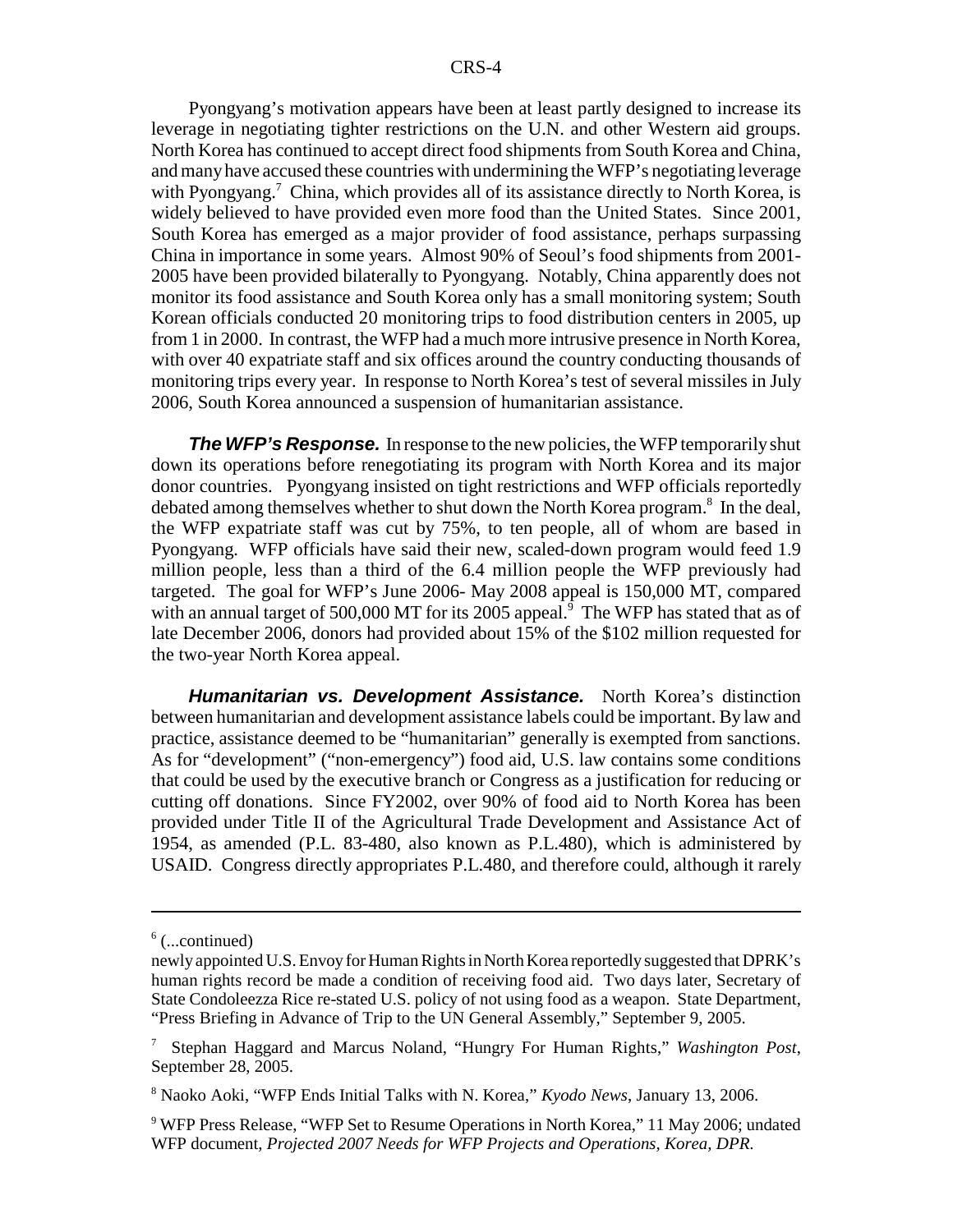does, direct how the food should or should not be disbursed.<sup>10</sup> Additionally, competing demands from other emergency situations have stretched U.S. food aid funds and commodities, which could make it harder to justify sending food to North Korea if its humanitarian situation is categorized as a non-emergency.

*Related Internal Moves by Pyongyang.* The tighter restrictions on Western aid groups in North Korea coincides with signs that Pyongyang is reasserting itself in other ways. The government has banned the sale of rice and other staples in private markets, which had been legalized since 2002, leading to rampant inflation. In place of private sales of food staples, the government says it has re-established the state-run public distribution system, which essentially broke down in many parts of the country in the mid-1990s. Some argue that Pyongyang's moves are motivated by a desire to tighten the government's societal controls — including price controls and travel restrictions — many of which had been loosened since the mid-1990s. For instance, by reinstituting the public distribution system's monopoly on the supply of basic foods, the government has reduced incentives for North Koreans to travel to markets outside of their home towns and districts. The government also reportedly has introduced a new pricing system setting much lower food prices for those who report to their official jobs. Over the past decade, many North Koreans have stopped reporting to their jobs in order to start trading businesses.<sup>11</sup>

## **Energy and Other Forms of Assistance**

**KEDO.** Since 1995, the United States has provided over \$400 million in energy assistance to North Korea under the terms of the 1994 Agreed Framework, in which the DPRK agreed to halt its existing plutonium-based nuclear program in exchange for energy aid from the United States and other countries. The assistance consisted of the construction of two light-water nuclear reactors (LWRs) and the provision of 500,000 tons of heavy fuel oil while the reactors were being built. KEDO halted fuel oil shipments after October 2002, when North Korea reportedly admitted that it had a secret uranium enrichment program. In response, North Korea demanded new negotiations with the United States and restarted a number of nuclear facilities that were mothballed under the Agreed Framework, creating a major foreign policy problem for the United States and the DPRK's neighbors. The Bush Administration sought to permanently end the KEDO program.12 In 2003 and 2004, KEDO's Executive Board (the United States, South Korea, Japan, and the European Union) decided to suspend construction on the LWRs for one year periods. In the fall of 2005, the KEDO program was terminated. In January 2006, the last foreign KEDO workers left the LWR construction site.

<sup>&</sup>lt;sup>10</sup> For instance, section 536b of Foreign Operations Appropriations Act (109-102) waives P.L. 480 non-emergency food assistance from restrictions imposed under U.S. law. However, section 536b — which has been included each foreign operations appropriations act since FY2002 also contains two exceptions: statutes that prohibit aid to "countries" on the U.S. list of state sponsors of terrorism and statutes that prohibit aid to a "government" that "violates internationally recognized norms of human rights." Such prohibitions are contained in sections 620A and 116, respectively, of the Foreign Assistance Act of 1961. Both apply to North Korea.

<sup>&</sup>lt;sup>11</sup> JoongAng Ilbo, "DPRK Adopts New Food Rationing System," October 5, 2005.

<sup>&</sup>lt;sup>12</sup> State Department Daily Press Briefing by Adam Ereli, Deputy Spokesman, Nov. 5, 2003.